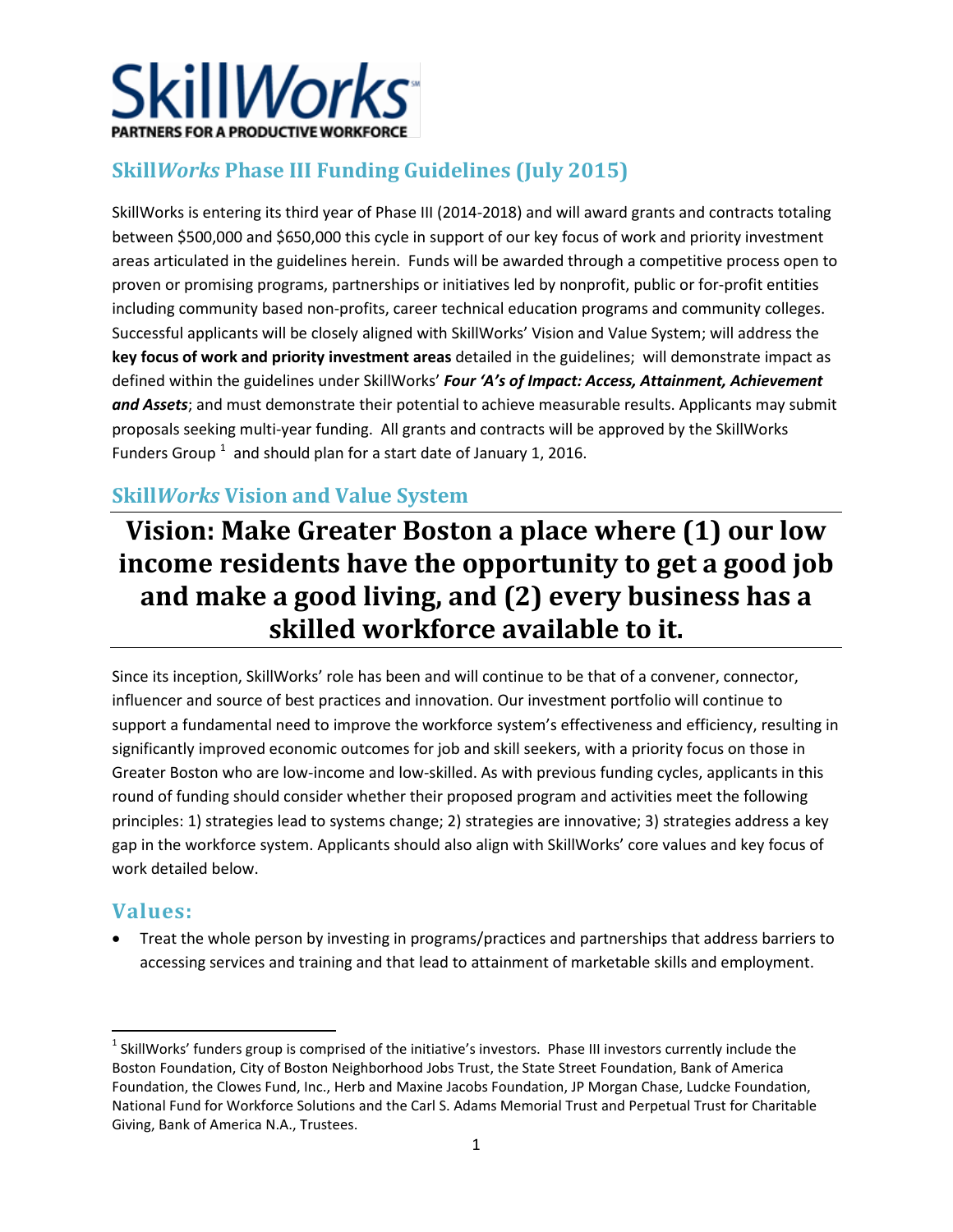- Support persistence through and completion of training that leads to jobs that pay a family sustaining wage by creating multiple pathways to college and career.
- Support capacity within training and education providers to achieve greater reach and scale and increase partnerships between organizations to maximize participant outcomes.
- Create greater opportunity for financial empowerment by focusing on access to high quality jobs.
- Strengthen the connection between the talent supply and jobs in demand by supporting employercentric partnerships.

# **2016 Key Focus of Work:**

As we enter the third year of Phase III, investments in this latest cycle of funding will also align closely with SkillWorks' *Key Focus of Work*. Beginning with investments in 2016, SkillWorks will have four key areas of focus of our work as follows: **1) Drive Demand, 2) Deepen Capacity, 3) Increase Employability and 4) Target Impact.** 

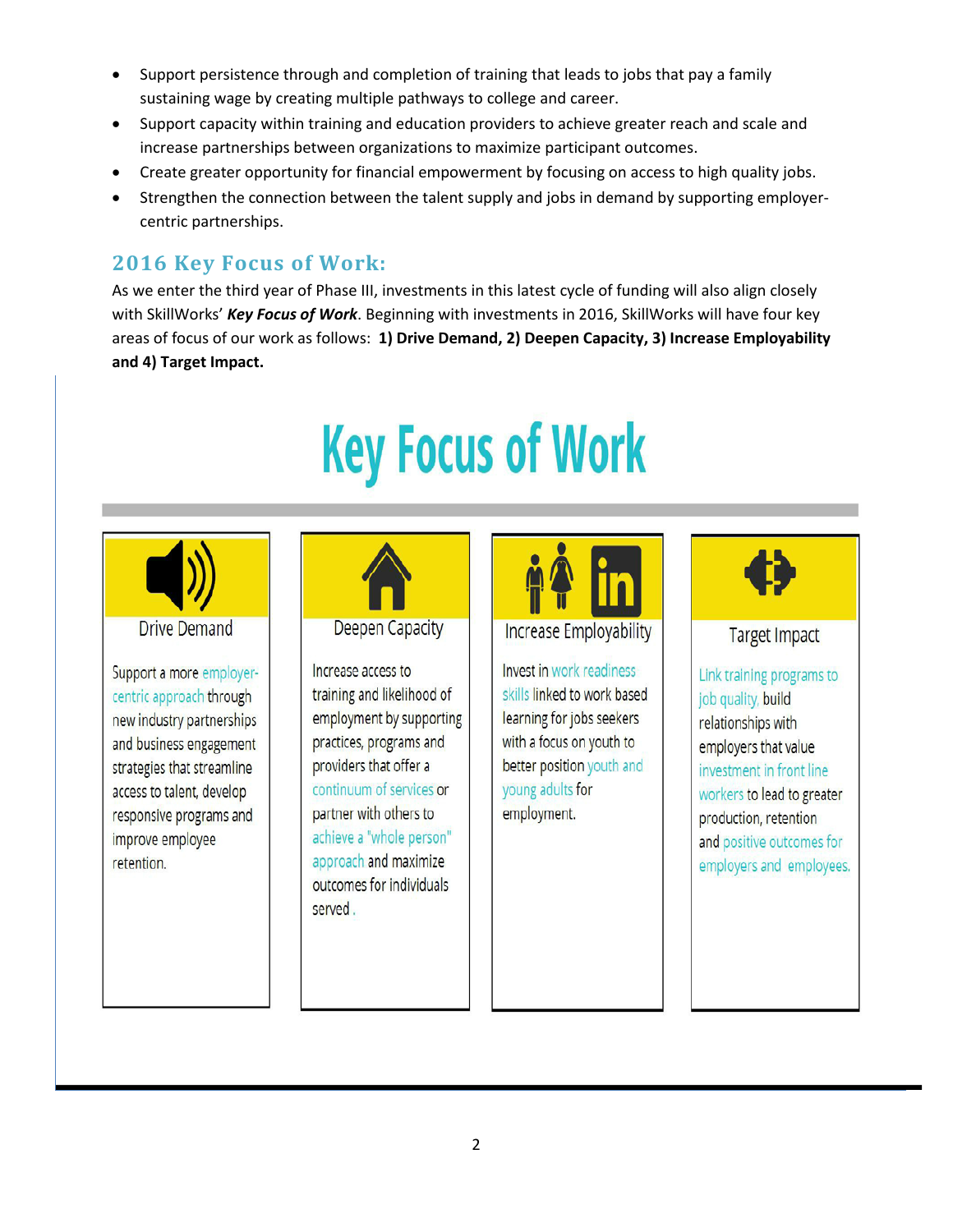| <b>Key Focus of Work</b> | <b>Priority Investment Area</b> | <b>Approx. Resources</b> | Examples of Eligible Projects (include but are not limited to)                                                                                                                                                                                          |
|--------------------------|---------------------------------|--------------------------|---------------------------------------------------------------------------------------------------------------------------------------------------------------------------------------------------------------------------------------------------------|
|                          |                                 | Available (annual)       |                                                                                                                                                                                                                                                         |
| <b>Drive Demand:</b>     | Implement industry-driven       | \$150,000-300,000        | Employer-centric, business engagement strategies that bring                                                                                                                                                                                             |
|                          | and responsive training         |                          | community based and/or career and/or post-secondary partners                                                                                                                                                                                            |
| Support a more           | programs and deploy             | average grant:           | together with businesses to address critical workforce challenges                                                                                                                                                                                       |
| employer-centric         | strategies that embed           | \$50,000-\$100,000 per   | and document industry practices for recruiting, hiring, training,                                                                                                                                                                                       |
| approach through         | employer engagement             | year                     | retention and career advancement of entry-level to middle-skilled                                                                                                                                                                                       |
| new industry             | with meaningful                 |                          | individuals.                                                                                                                                                                                                                                            |
| partnerships and         | outcomes.                       |                          | Business and employer engagement strategies that add capacity to                                                                                                                                                                                        |
| business                 |                                 |                          | an organization in order to increase the likelihood that individuals                                                                                                                                                                                    |
| engagement               |                                 |                          | served will be employed and employers served will find qualified                                                                                                                                                                                        |
| strategies that          |                                 |                          | talent.                                                                                                                                                                                                                                                 |
| streamline access to     |                                 |                          | Sector training partnerships with focus on systems change such as                                                                                                                                                                                       |
| talent, develop          |                                 |                          | increasing employer investment, building out career pathways,                                                                                                                                                                                           |
| responsive               |                                 |                          | creating opportunities for under-represented populations and                                                                                                                                                                                            |
| programs and             |                                 |                          | increasing likelihood of employment.                                                                                                                                                                                                                    |
| <i>improve employee</i>  |                                 |                          | Incumbent worker training programs that provide upskilling and                                                                                                                                                                                          |
| retention.               |                                 |                          | career advancement that may also leverage career advancement                                                                                                                                                                                            |
|                          |                                 |                          | and succession planning as a means to recruit new entry level                                                                                                                                                                                           |
|                          |                                 |                          | workers from existing sector training programs.                                                                                                                                                                                                         |
|                          |                                 |                          | Sector training partnerships that make innovative use of technology                                                                                                                                                                                     |
|                          |                                 |                          | in enrollment, assessment and service delivery to increase access to                                                                                                                                                                                    |
|                          |                                 |                          | programs, enhance services or increase scale.                                                                                                                                                                                                           |
|                          |                                 |                          | Sector training partnerships that serve populations with known                                                                                                                                                                                          |
|                          |                                 |                          | barriers to employment, such as: long-term or chronically                                                                                                                                                                                               |
|                          |                                 |                          | unemployed; homeless or formerly homeless; disconnected youth;                                                                                                                                                                                          |
|                          |                                 |                          | veterans; or individuals with CORIs.                                                                                                                                                                                                                    |
|                          |                                 |                          | *** Special Funding for Organizations that Offer ESOL and Sector Based Training Programs:***                                                                                                                                                            |
|                          |                                 |                          | English for New Bostonians (ENB) and SkillWorks are partnering to create a unique and first-time funding opportunity with the                                                                                                                           |
|                          |                                 |                          | goal of aligning basic skills and sector based skills training in order to create greater access to training and employment for                                                                                                                         |
|                          |                                 |                          | individuals with low to intermediate English skills. For applicants that are specifically seeking funds from SkillWorks to<br>implement sector-based skills training as described above and that also have existing ESOL programs and services, we have |
|                          |                                 |                          | created a special pool of funds that will provide the opportunity for an organization to intentionally fuse their existing ESOL                                                                                                                         |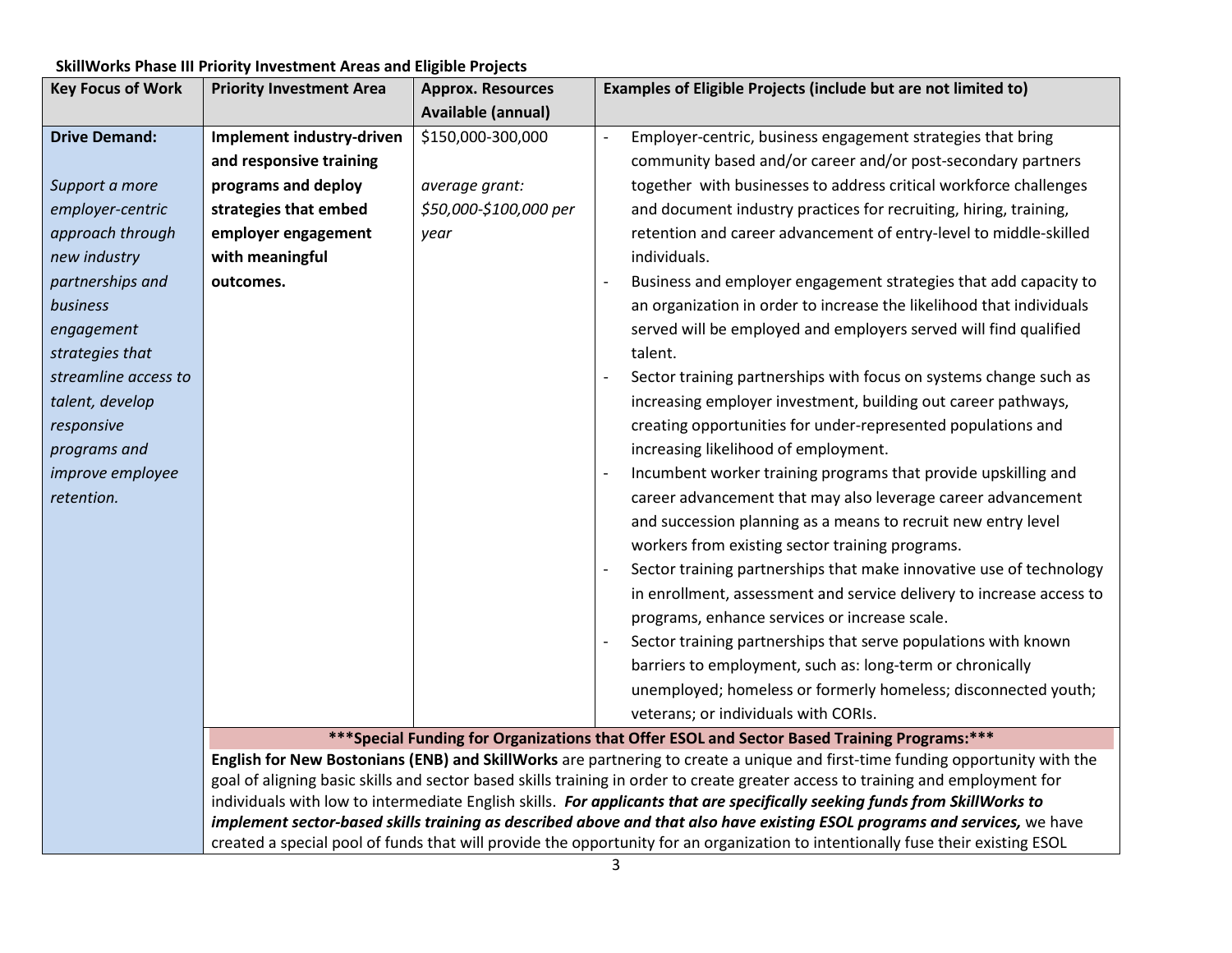|                      | services with the proposed sector-based skills training. ENB funding of up to \$30,000 per year in 2016 and 2017 will support<br>integrated ESOL services that will enable those with limited English skills to acquire skills training or career coaching leading to                                                                                                     |                          |                                                                          |  |  |
|----------------------|---------------------------------------------------------------------------------------------------------------------------------------------------------------------------------------------------------------------------------------------------------------------------------------------------------------------------------------------------------------------------|--------------------------|--------------------------------------------------------------------------|--|--|
|                      | employment.                                                                                                                                                                                                                                                                                                                                                               |                          |                                                                          |  |  |
|                      | Some examples for use of these funds include:<br>Offering sequential training for limited English speakers by providing contextualized, sector-based ESOL curriculum<br>leading to entry to a sector-based skills training program.<br>Offering simultaneous or side-by-side training models that integrate contextualized ESOL with ongoing skills training<br>$\bullet$ |                          |                                                                          |  |  |
|                      | through the use of a co-teaching model, contextualized curriculum and/or career and job coaching.                                                                                                                                                                                                                                                                         |                          |                                                                          |  |  |
|                      | In order to qualify for these funds, applicants must have existing ESOL and sector-based skills training programs where<br>participants can benefit from this aligned opportunity.                                                                                                                                                                                        |                          |                                                                          |  |  |
| Deepen Capacity:     | <b>Access to college</b>                                                                                                                                                                                                                                                                                                                                                  | \$100,000-\$150,000      | Development of partnerships and models that take career and academic     |  |  |
|                      | and Career through                                                                                                                                                                                                                                                                                                                                                        |                          | coaching to scale, particularly models that integrate or link to a       |  |  |
| Increase access to   | <b>Credential</b>                                                                                                                                                                                                                                                                                                                                                         | average grant: \$50,000- | continuum of services from basic skills and college preparation through  |  |  |
| training and         | Completion,                                                                                                                                                                                                                                                                                                                                                               | \$100,000 per year       | post-secondary matriculation and persistence, work readiness and job     |  |  |
| likelihood of        | employment/                                                                                                                                                                                                                                                                                                                                                               |                          | placement and retention.                                                 |  |  |
| employment by        | employability and                                                                                                                                                                                                                                                                                                                                                         |                          | Strategies and programs that help lower-income, lower-skilled people     |  |  |
| supporting           | career                                                                                                                                                                                                                                                                                                                                                                    |                          | transition to and complete post-secondary education and training leading |  |  |
| practices, programs  | advancement.                                                                                                                                                                                                                                                                                                                                                              |                          | to employment or career advancement.                                     |  |  |
| and providers that   |                                                                                                                                                                                                                                                                                                                                                                           |                          | Supportive services that remove barriers to credential completion or     |  |  |
| offer a continuum of |                                                                                                                                                                                                                                                                                                                                                                           |                          | career advancement.                                                      |  |  |
| services or partner  | Strategies that increase the likelihood of individuals achieving                                                                                                                                                                                                                                                                                                          |                          |                                                                          |  |  |
| with others to       |                                                                                                                                                                                                                                                                                                                                                                           |                          | employment by completing work readiness training.                        |  |  |
| achieve a "whole     |                                                                                                                                                                                                                                                                                                                                                                           |                          | Innovative strategies that provide access to non-traditional post-       |  |  |
| person" approach     |                                                                                                                                                                                                                                                                                                                                                                           |                          | secondary programs that accelerate credential completion and increase    |  |  |
| and maximize         |                                                                                                                                                                                                                                                                                                                                                                           |                          | the likelihood of employment and/or career advancement.                  |  |  |
| outcomes for         |                                                                                                                                                                                                                                                                                                                                                                           |                          |                                                                          |  |  |
| individuals served.  |                                                                                                                                                                                                                                                                                                                                                                           |                          |                                                                          |  |  |
|                      |                                                                                                                                                                                                                                                                                                                                                                           |                          |                                                                          |  |  |
|                      |                                                                                                                                                                                                                                                                                                                                                                           |                          |                                                                          |  |  |
|                      |                                                                                                                                                                                                                                                                                                                                                                           |                          |                                                                          |  |  |
|                      |                                                                                                                                                                                                                                                                                                                                                                           |                          |                                                                          |  |  |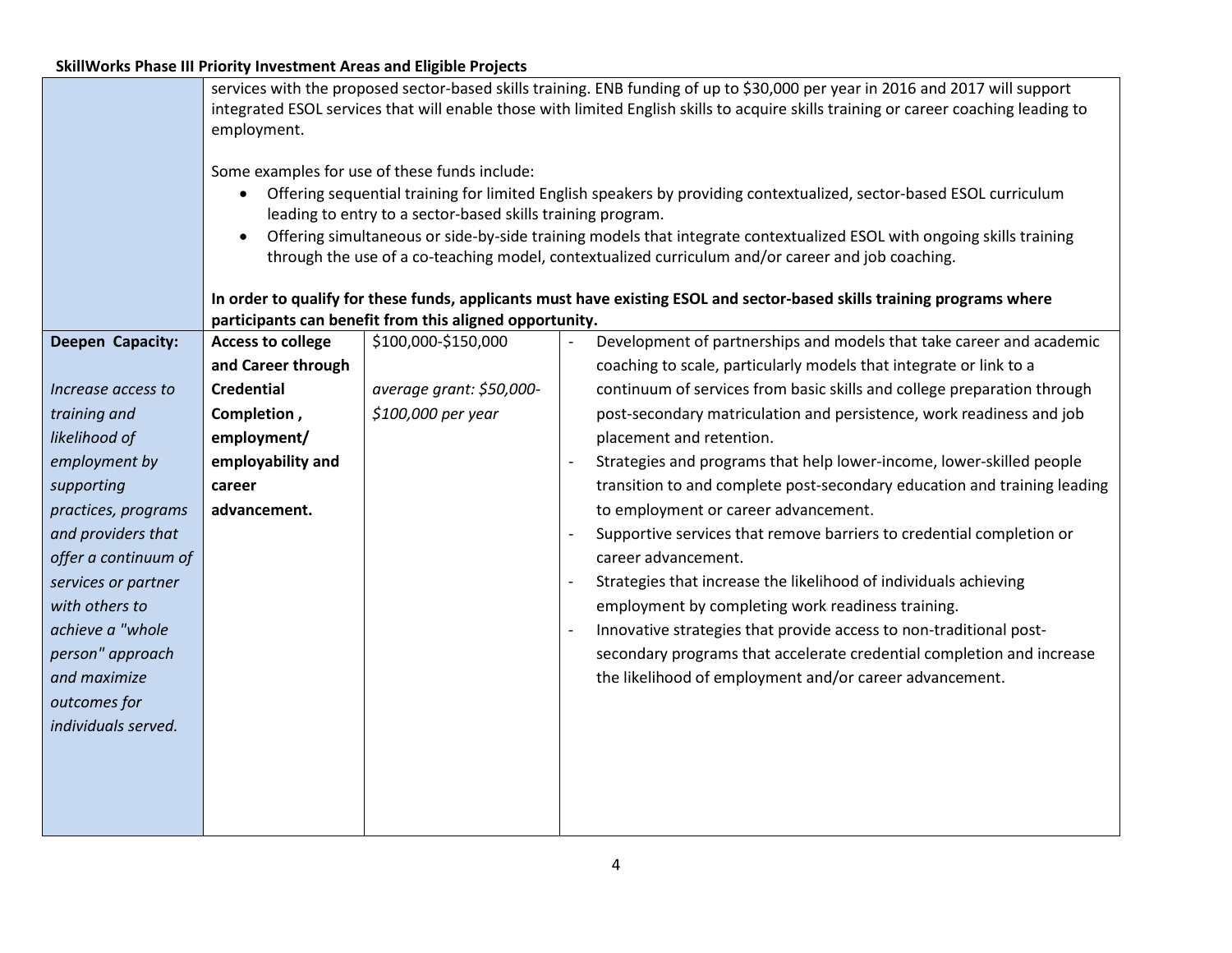| <b>Key Focus of Work</b> | <b>Priority Investment</b> | <b>Approx. Resources</b>  | Examples of Eligible Projects (include but are not limited to)                        |
|--------------------------|----------------------------|---------------------------|---------------------------------------------------------------------------------------|
|                          | Area                       | <b>Available (annual)</b> |                                                                                       |
| <b>Increase</b>          | Career awareness,          | Up to 50,000              | Small grants to community-based organizations in Boston for staff<br>$\overline{a}$   |
| <b>Employability:</b>    | exposure,                  |                           | development, employer outreach, or other activities related to                        |
|                          | navigation and             | average grant: \$25,000-  | implementation of the statewide career readiness system, otherwise                    |
| Invest in work           | work readiness.            | \$50,000                  | known as Career Ready 101.                                                            |
| readiness skills         |                            |                           | Small grants to youth/young adult serving organizations, community-                   |
| linked to work based     |                            |                           | based organizations or other non-profit programs seeking to increase                  |
| learning for job         |                            |                           | mobility of individuals served through greater exposure to careers and                |
| seekers with a focus     |                            |                           | the navigating pathways to careers.                                                   |
| on youth to better       |                            |                           | Small grants for research project(s) examining the value of career                    |
| position youth and       |                            |                           | awareness, career exposure and career navigation and work readiness                   |
| young adults for         |                            |                           | (soft skills) as functions of preparing youth and young adults for careers.           |
| employment.              |                            |                           |                                                                                       |
| <b>Targeting Impact:</b> | Focus on the impact        | \$100,000-\$150,000       | Advocacy for key workforce programs and priorities at the state level, as             |
|                          | and alignment of           |                           | determined by the SkillWorks Funders Group and its partners/grantees.                 |
| Link training            | workforce                  | Grant size will depend on | Policy development and research related to the changing nature of                     |
| programs to job          | resources to               | the project               | workforce in the 21 <sup>st</sup> century including a focus on job quality, improving |
| quality; build           | increase access to         |                           | the ratio of individuals accessing services and training programs, career             |
| relationships with       | training and               |                           | pathways leading to employment, post-secondary credentials and/or                     |
| employers that           | persistence through        |                           | career advancement, job readiness/employability and job placement.                    |
| value investment in      | training towards           |                           |                                                                                       |
| front line workers to    | skill attainment and       |                           |                                                                                       |
| lead to greater          | credentials to             |                           |                                                                                       |
| production,              | increase the               |                           |                                                                                       |
| retention and            | likelihood of              |                           |                                                                                       |
| positive outcomes        | employability and          |                           |                                                                                       |
| for employers and        | build assets toward        |                           |                                                                                       |
| employees.               | economic stability.        |                           |                                                                                       |
| <b>Total</b>             |                            | \$500,000-\$650,000       |                                                                                       |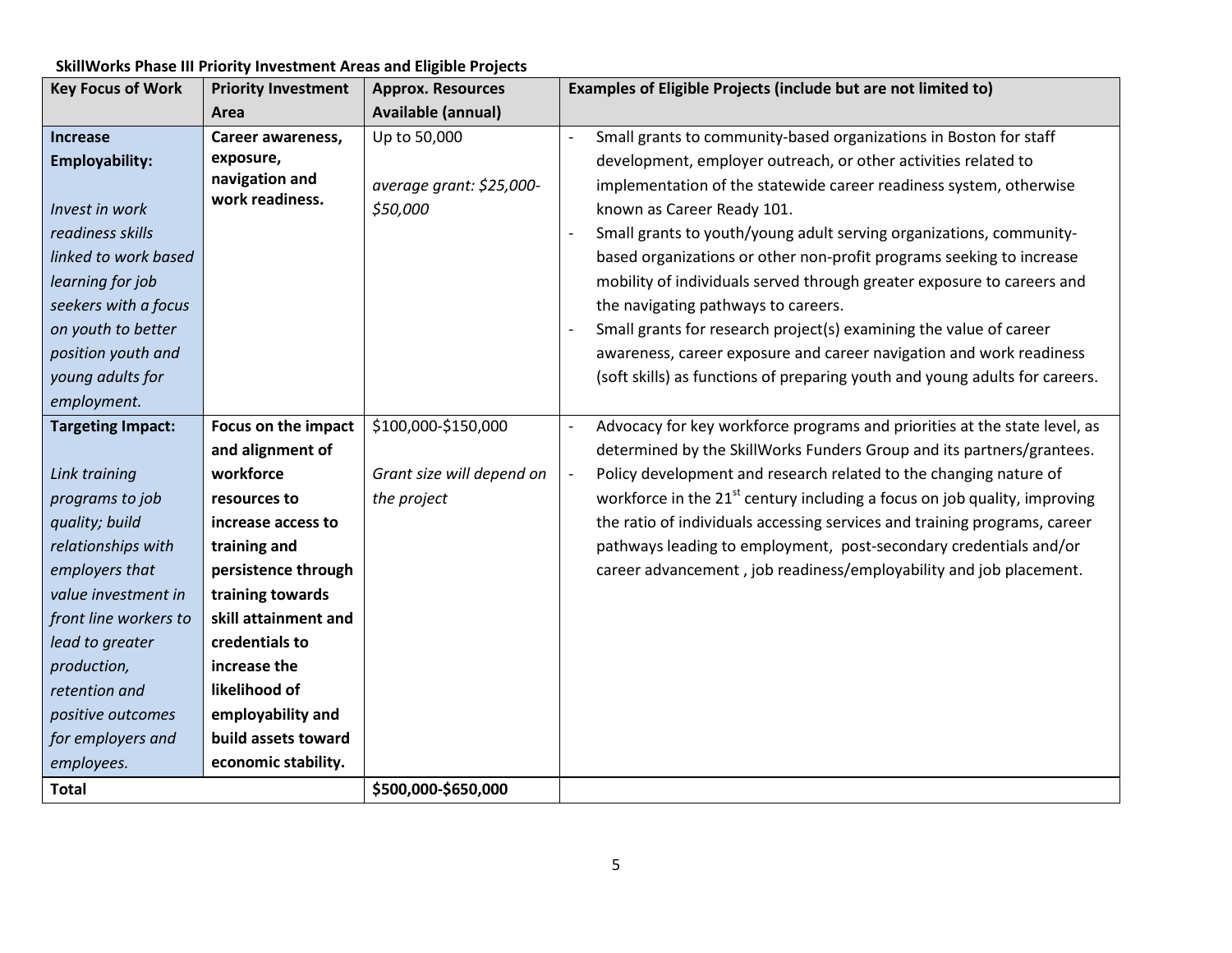# **SkillWorks Four 'A's of Impact: Access, Attainment, Achievement and Assets**

In alignment with SkillWorks' value system and strategy to improve the workforce system's effectiveness and efficiency, resulting in significantly improved economic outcomes for job and skill seekers and employers, we are reframing our Outcomes Dashboard and Reporting Templates. Our strategy is to collect, measure, analyze and share data with the goal to demonstrate greater impact by considering the various milestones or factors along a continuum that show an individual participant's progress, a program's innovative practices or solutions, a provider's organizational accomplishments and a partner's return on investment.

SkillWorks' **Four 'A's of Impact** will consider the interactions between participants, programs, providers and partners across points of **Access, Attainment, Achievement and Assets** in order to better understand the barriers and challenges among each of these stakeholders and the opportunities to share and implement best practices, increase the reach and scale of successful programs and create greater opportunity for system change. Successful applicants of this funding cycle should be prepared to report data and answer narrative questions that illustrate how these stakeholders interact to improve outcomes.

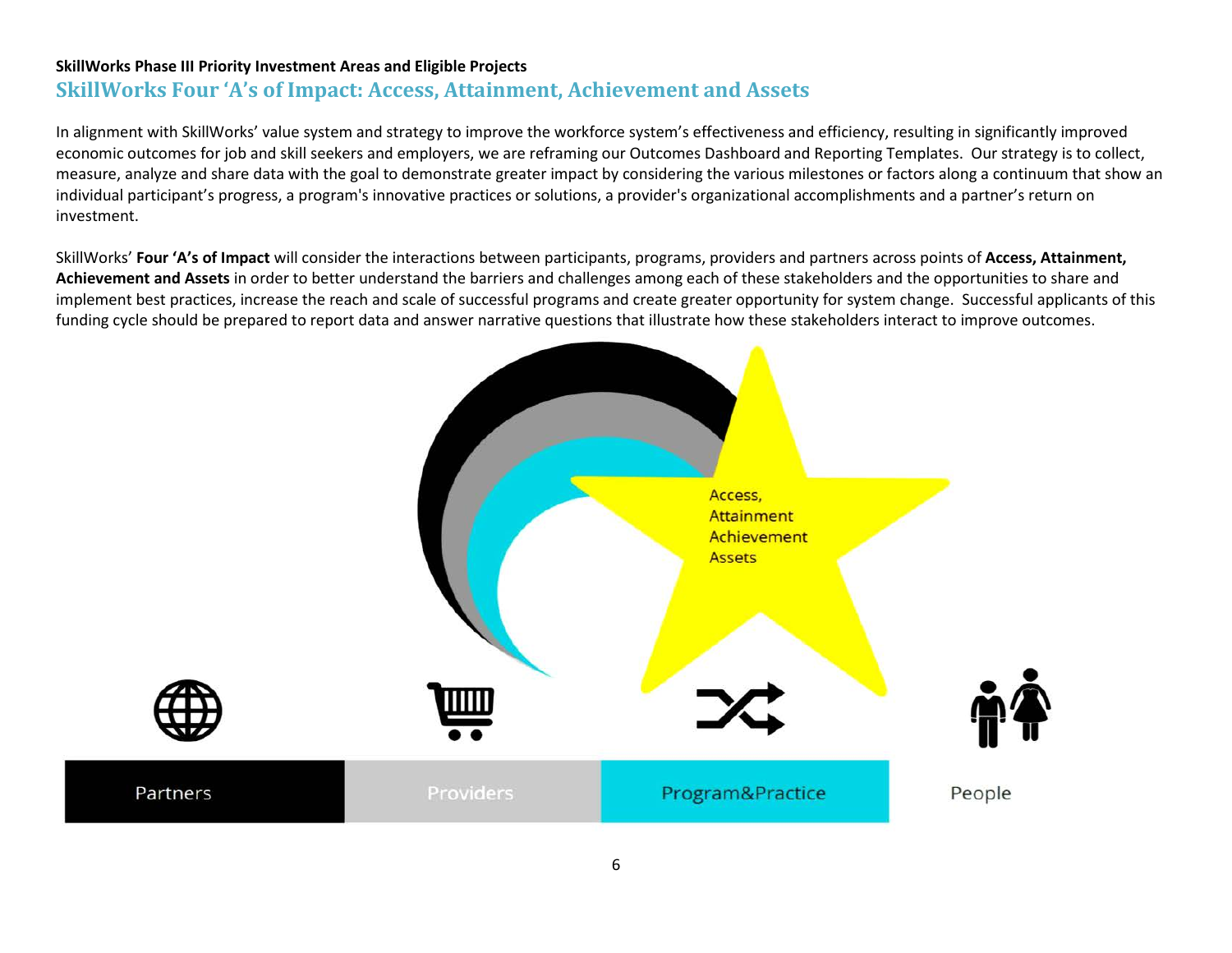# **Common Measures across Access, Attainment, Achievement and Assets**

**At a minimum, successful applicants should be prepared and able to address at least these common metrics.** 

### **Pre-Employment**

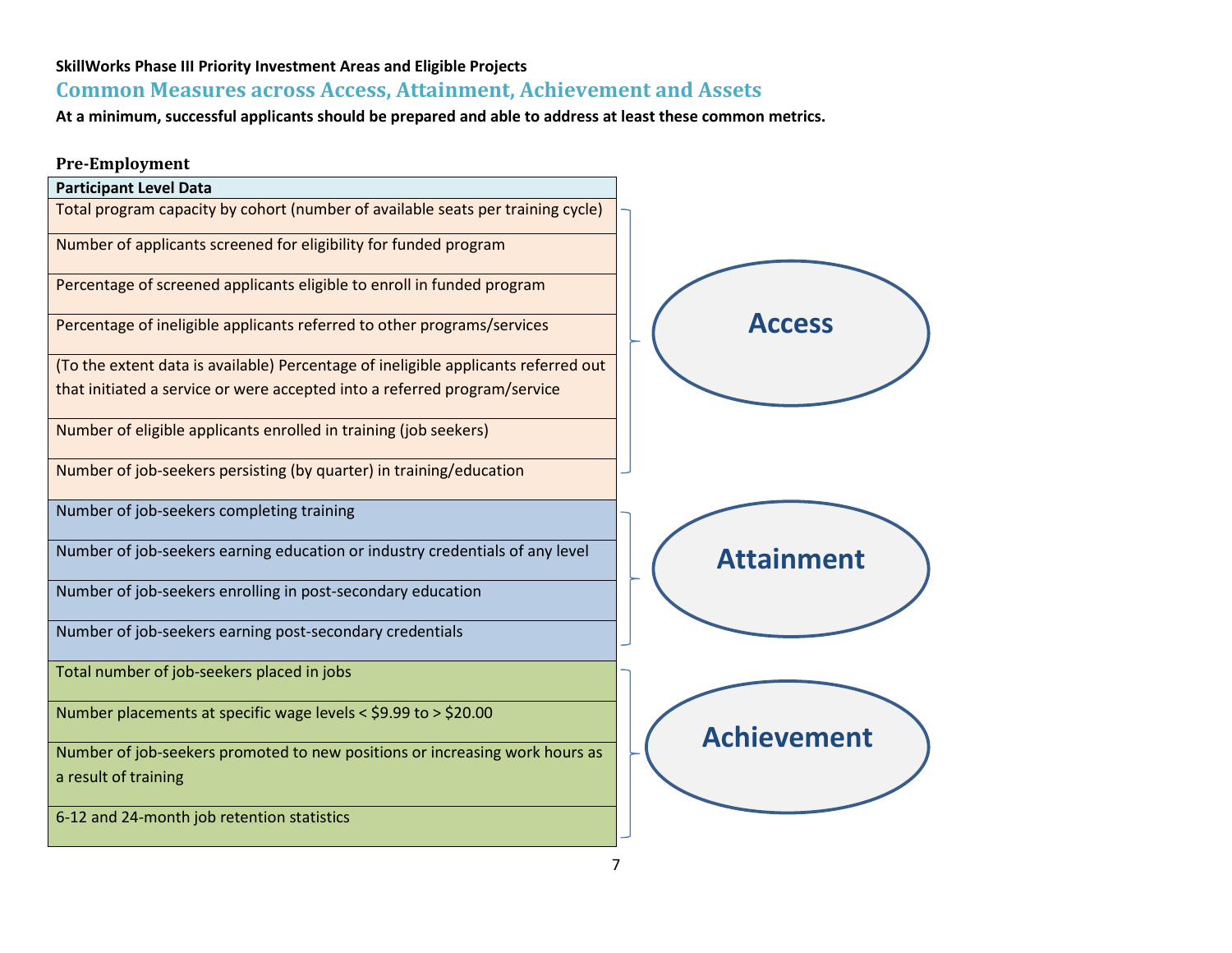# **Customized Measures across Access, Attainment, Achievement and Assets**

**In addition to the required common measures, successful applicants** *may* **be asked to provide short answers or narrative summaries of the following. SkillWorks will work with successful applicants during the contract negotiation process to determine feasibility of collecting this information. Please note: these questions are not required as part of the proposal and are all subject to change during contract negotiation with successful applicants.**

| <b>Participant Level</b>                                                                                                                                                                                | <b>Program Level</b>                                                                                                                                                                                          | <b>Provider Level</b>                                                                                                                                                                          | <b>Partner Level</b>                                                                                                                                  |                   |
|---------------------------------------------------------------------------------------------------------------------------------------------------------------------------------------------------------|---------------------------------------------------------------------------------------------------------------------------------------------------------------------------------------------------------------|------------------------------------------------------------------------------------------------------------------------------------------------------------------------------------------------|-------------------------------------------------------------------------------------------------------------------------------------------------------|-------------------|
| What specific services do<br>applicants require that<br>prevent them from<br>enrolling in training? i.e.<br>basic skills, ESOL, work<br>readiness, social and legal<br>services, employment<br>barriers | Are programs assessing supports<br>and services necessary to enroll<br>qualified trainees and support<br>persistence and completion? i.e.<br>basic skills, ESOL, work readiness,<br>social and legal services | Does the provider have staff<br>capacity and expertise<br>necessary to assess<br>applicants to ensure<br>enrollment of qualified<br>applicants and referrals for<br>those that do not qualify? | Are partners offering aligned services<br>and capacity to meet needs of<br>trainees and/or applicants that are<br>not eligible for training programs? | <b>Access</b>     |
| Are participants accessing<br>continuous services in<br>addition to skills training<br>to support their<br>persistence and<br>completion to<br>employment and<br>retention?                             | Does the program offer aligned<br>or a continuum of services to<br>support trainees through<br>completion to employment and<br>retention?                                                                     | Are providers offering hours<br>and locations to meet<br>participant and employer<br>needs?                                                                                                    | What percentage of referrals<br>transition into participant<br>supports/services?                                                                     |                   |
| Are participants using<br>other public benefits to<br>assist with progress? i.e.<br>TANF, DTA/WIC etc.                                                                                                  | Do programs track intermediate<br>milestones, such as resume<br>development, financial tools and<br>management, debt reduction,<br>child custody, housing,<br>transportation etc.?                            | Are providers offering flexible<br>services or partnering with<br>others to make flexible<br>services available?                                                                               | Are partners providing aligned, in<br>kind or leveraged resources to<br>support participant services and<br>outcomes?                                 | <b>Attainment</b> |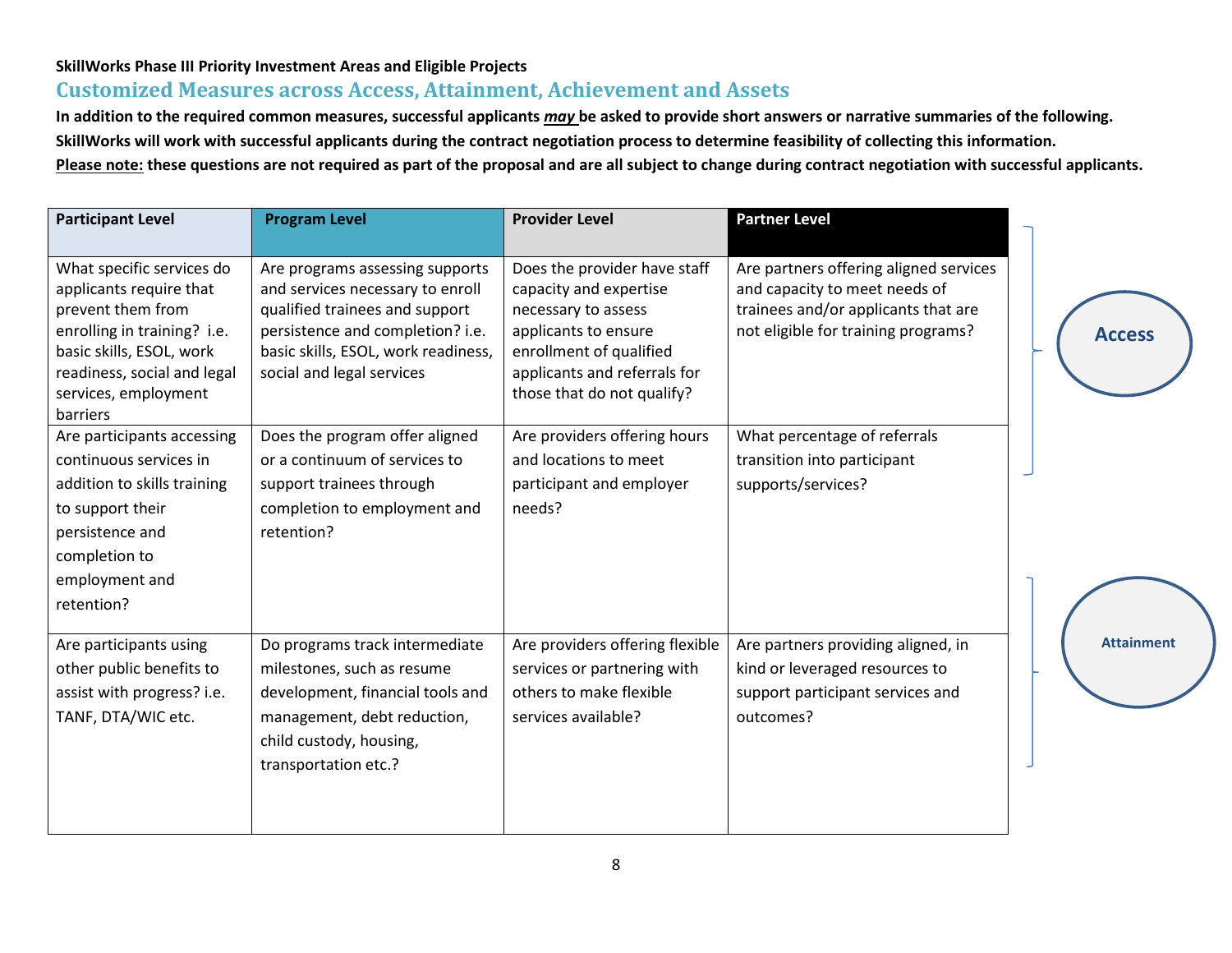| <b>Participant Level</b>    | <b>Program Level</b>             | <b>Provider Level</b>          | <b>Partner Level</b>                   |
|-----------------------------|----------------------------------|--------------------------------|----------------------------------------|
| Are participants using post | Does the program have            | Does the provider have         | Do employers find qualified talent     |
| placement services to       | dedicated staff to engage        | strong employer                | from the pool of participants in the   |
| maintain employment?        | partners? i.e. employers, post-  | relationships? How many?       | training program? What percentage      |
| Are they utilizing          | secondary and community          |                                | of their talent/recruiting is from the |
| employer-paid               | partners                         |                                | provider? What is the retention rate   |
| training/tuition            |                                  |                                | from the participant pool compared     |
| reimbursements for career   |                                  |                                | to other services employers use to     |
| advancement?                |                                  |                                | find talent?                           |
| Are participants achieving  | Does the program make            | Do employer partners make      | Do partners offer volunteer services   |
| financial stability as a    | placements with employer         | referrals to other employers   | to a provider for services such as     |
| result of training and      | partners consistently?           | seeking talent?                | curriculum development, advising,      |
| placement?                  |                                  |                                | resume and mock interviews etc.?       |
| As a result of employment   | Are programs training along a    | Does the provider monitor      | Do employers engage with providers     |
| are participants more able  | career pathway?                  | and publicize success stories? | on fee-for-service models that train   |
| to access housing,          |                                  |                                | incumbent workers?                     |
| transportation, post-       |                                  |                                |                                        |
| secondary options for       |                                  |                                |                                        |
| themselves and/or           |                                  |                                |                                        |
| children?                   |                                  |                                |                                        |
| As a result of employment,  | Are programs focused on training | Does the provider have         | Do employers offer benefits to         |
| are participants able to    | for jobs with livable wages,     | nimble resources to support    | support career advancement for         |
| access benefits and other   | benefits and opportunities for   | employer engagement and        | employees?                             |
| employer incentives?        | career advancement?              | program development?           |                                        |
|                             |                                  | (labor market info tools,      |                                        |
|                             |                                  | career assessment tools,       |                                        |
|                             |                                  | customer management            |                                        |
|                             |                                  | databases etc.)                |                                        |
|                             |                                  |                                |                                        |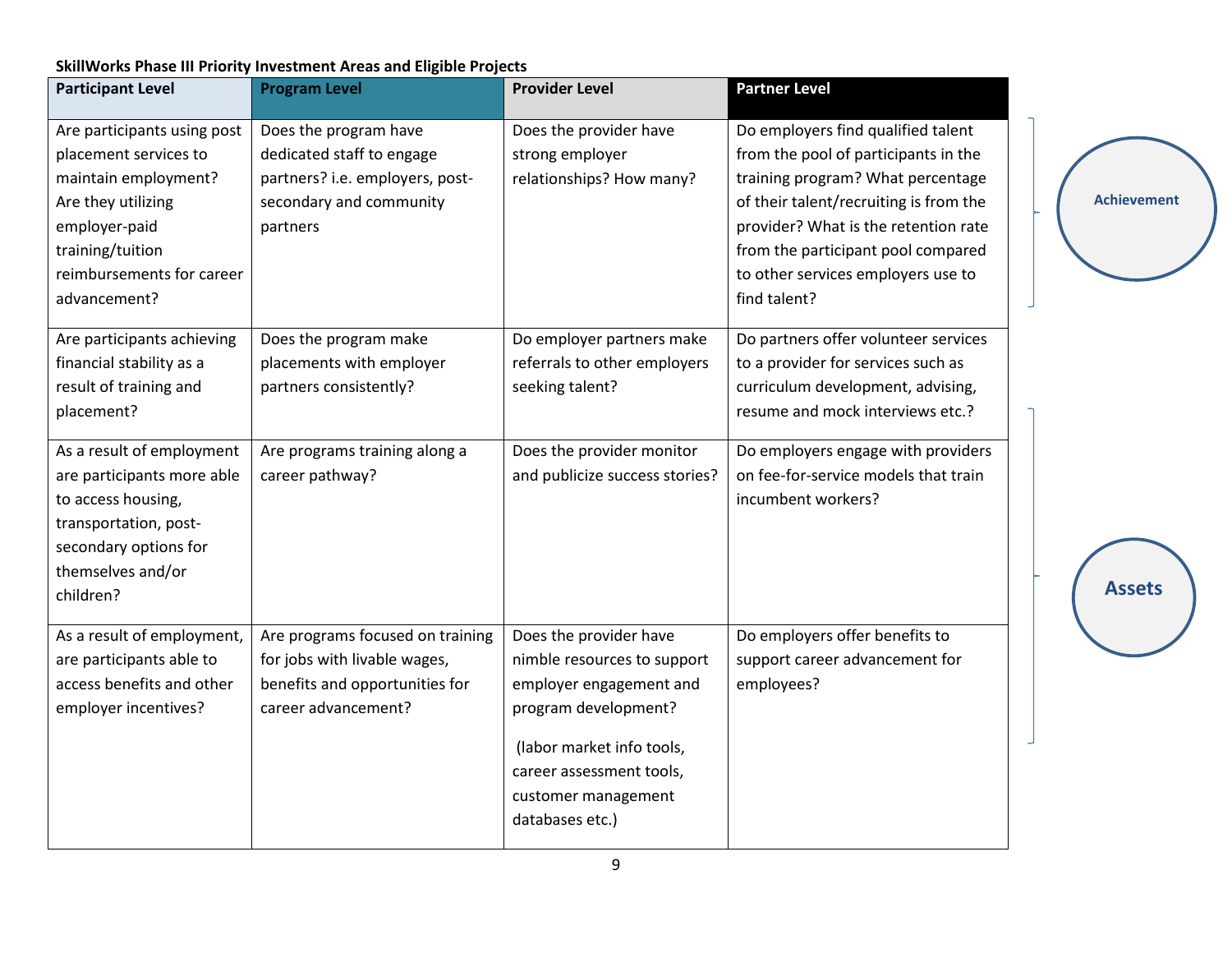**SkillWorks Competitive Grants Process**

*SkillWorks will make grants or approve contracts of between one and two years as described in the chart on page 3.The application process and timeline for all requests is below.*

| <b>SkillWorks Issues RFP</b>                                                                                                                                                                                                                                                                                                                      | <b>July 15th, 2015</b>                                                                                                                                                                                 |
|---------------------------------------------------------------------------------------------------------------------------------------------------------------------------------------------------------------------------------------------------------------------------------------------------------------------------------------------------|--------------------------------------------------------------------------------------------------------------------------------------------------------------------------------------------------------|
| <b>Bidders Conference - Organizations interested in</b><br>applying for funds will have an opportunity to ask<br>clarifying questions about the RFP, Guidelines and<br><b>Review Process and Timeline.</b>                                                                                                                                        | <b>August 10th, 2015</b><br>10:00AM-11:30AM<br>75 Arlington Street, 10 <sup>th</sup> Floor<br><b>South Boston Conference Room</b><br>RSVP to Kaitlyn.Bean@tbf.org<br>by Friday, August 7 <sup>th</sup> |
| Deadline for Questions - for those who cannot<br>attend the bidders conference, please submit<br>written questions to Marybeth.Campbell@tbf.org                                                                                                                                                                                                   | August 12th, 2015 5:00PM                                                                                                                                                                               |
| Frequently Asked Questions - a transcript of the<br>bidders conference and any written<br>questions/answers will be posted to:<br>www.skill-works.org                                                                                                                                                                                             | August 14 <sup>th</sup> , 2015                                                                                                                                                                         |
| <b>Applications Due-</b> Complete applications should be<br>submitted by email to skillworks@tbf.org with a<br>copy to Marybeth Campbell at<br>Marybeth.Campbell@tbf.org and one bound hard<br>copy with attention to Marybeth Campbell,<br>SkillWorks c/o The Boston Foundation, 420<br>Boylston Street, 4 <sup>th</sup> Floor, Boston, MA 02116 | September 15, 2015 5:00PM                                                                                                                                                                              |
| <b>Review Period and SkillWorks Funders Group</b><br><b>Meeting</b>                                                                                                                                                                                                                                                                               | Complete by mid-October 2015                                                                                                                                                                           |
| <b>Awards announced</b>                                                                                                                                                                                                                                                                                                                           | November 2015                                                                                                                                                                                          |
| <b>Contract Negotiations</b>                                                                                                                                                                                                                                                                                                                      | November-December 2015                                                                                                                                                                                 |
| <b>Anticipated Project Start Date</b>                                                                                                                                                                                                                                                                                                             | <b>January 1, 2016</b>                                                                                                                                                                                 |

**Complete applications should be submitted by email t[o skillworks@tbf.org](mailto:skillworks@tbf.org) with a copy to Marybeth Campbell at [Marybeth.Campbell@tbf.org.](mailto:Marybeth.Campbell@tbf.org)**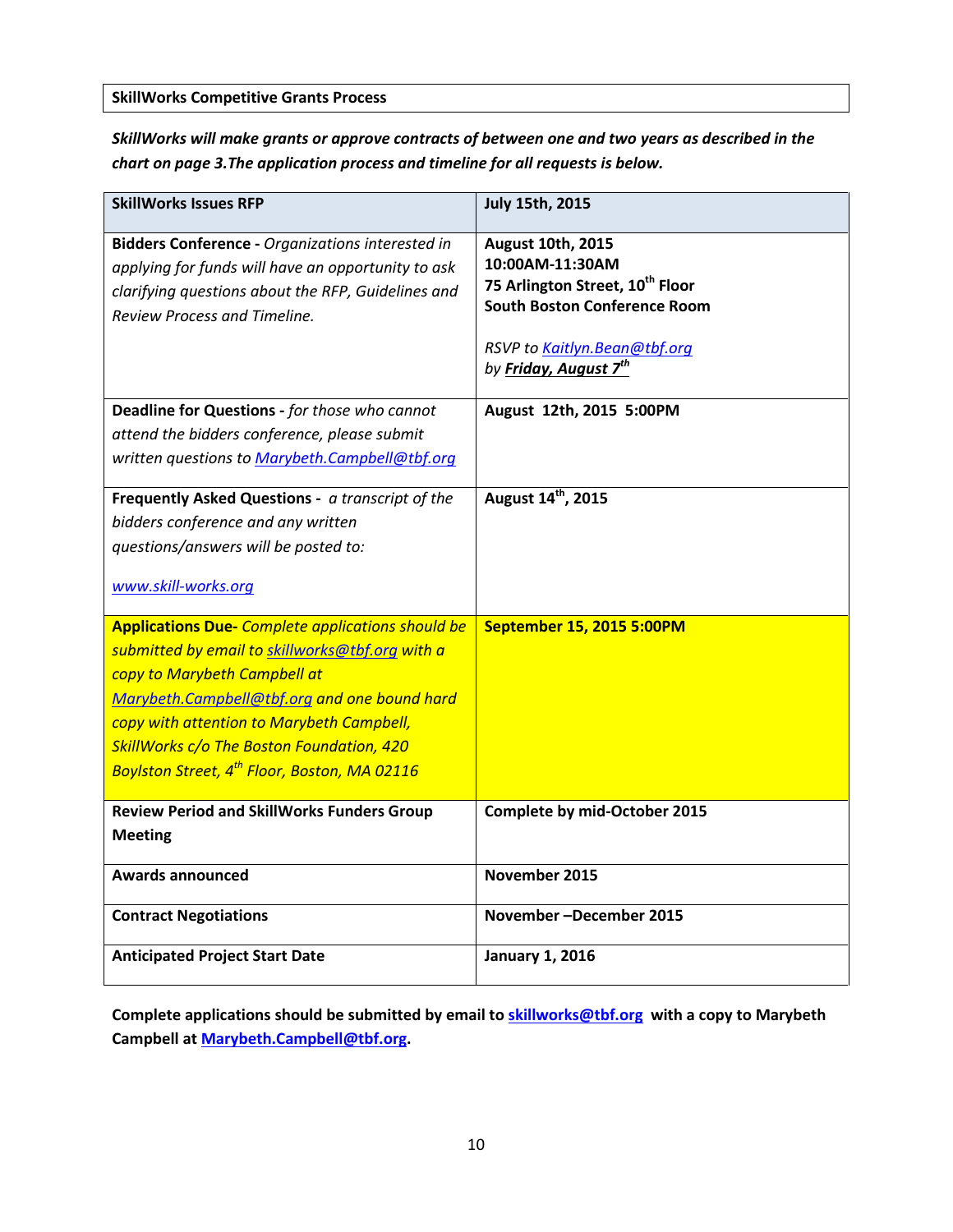### **Instructions for Submitting the Full Proposal**

**Only complete applications will be accepted and reviewed for consideration. Incomplete applications will be deemed ineligible.** Applicants submitting a request of \$50,000 or more should ensure that their Giving Common profile (see page 6) is complete and up to date at the time of full proposal submission.

The following must be submitted as part of a full proposal:

- **1) Proposal coversheet** (please use attached template)
- **2) Proposal narrative** of no more than 3500 words (approximately 8 pages, single spaced) addressing the selection criteria on pages 15-16, as applicable
- **3) Line-item project budget** including specific use of the grant sought from SkillWorks, sources and amounts of any additional funding pending or received, employer support, or any other sources of match for the project. A sample budget template may be found at <http://www.agmconnect.org/cpf/>
- **4) Budget narrative** (1 page)

 $\overline{\phantom{a}}$ 

- **5) Required Attachments (not counted in page limit):**
	- a. **Detailed work plan** (see template below)
	- b. **Proposed Outcomes Dashboard** (see template on [RFPs section of our website](http://www.skill-works.org/resources-rfps.php) *\*NEW\* Proposed Outcomes Form in Excel*)
	- c. **Data management narrative** (no more than 2 pages) describing the lead applicant's data management capacity, including:
		- Database system being used to manage participant level data
		- Approach to and experience with recording and reporting participant level data, including participant Social Security Numbers, demographic information, training participation, and educational and employment outcomes, including assurance that the applicant is in compliance with Massachusetts General Law 201 CMR 17.00: Standards for the Protection of Personal Information of Residents of the Commonwealth<sup>[2](#page-10-0)</sup>
		- Approach to and experience with following participants over time, including methodology used to track job placements, wage gains, promotions, employment retention, and credential attainment
		- Approach to and experience with capturing business impact of services provided to employers, if applicable
		- Experience with evaluation (internal and external), including links to any evaluations of the program for which funding is requested, if available
	- d. **A one page visual depiction** of the service model (e.g. client flow chart or logic model)
	- e. **MOUs or MOAs** detailing specific responsibilities and roles of each partner named in the proposal.

**Applicants should submit one unbound copy of the proposal to Marybeth Campbell at SkillWorks c/o The Boston Foundation, 420 Boylston Street, 4th Floor, Boston, MA 02116 and email the proposal as a PDF file t[o skillworks@tbf.org.](mailto:skillworks@tbf.org)** 

<span id="page-10-0"></span><sup>&</sup>lt;sup>2</sup> MGL 201 CMR 17.00 can be accessed here:<http://www.mass.gov/ocabr/docs/idtheft/201cmr1700reg.pdf>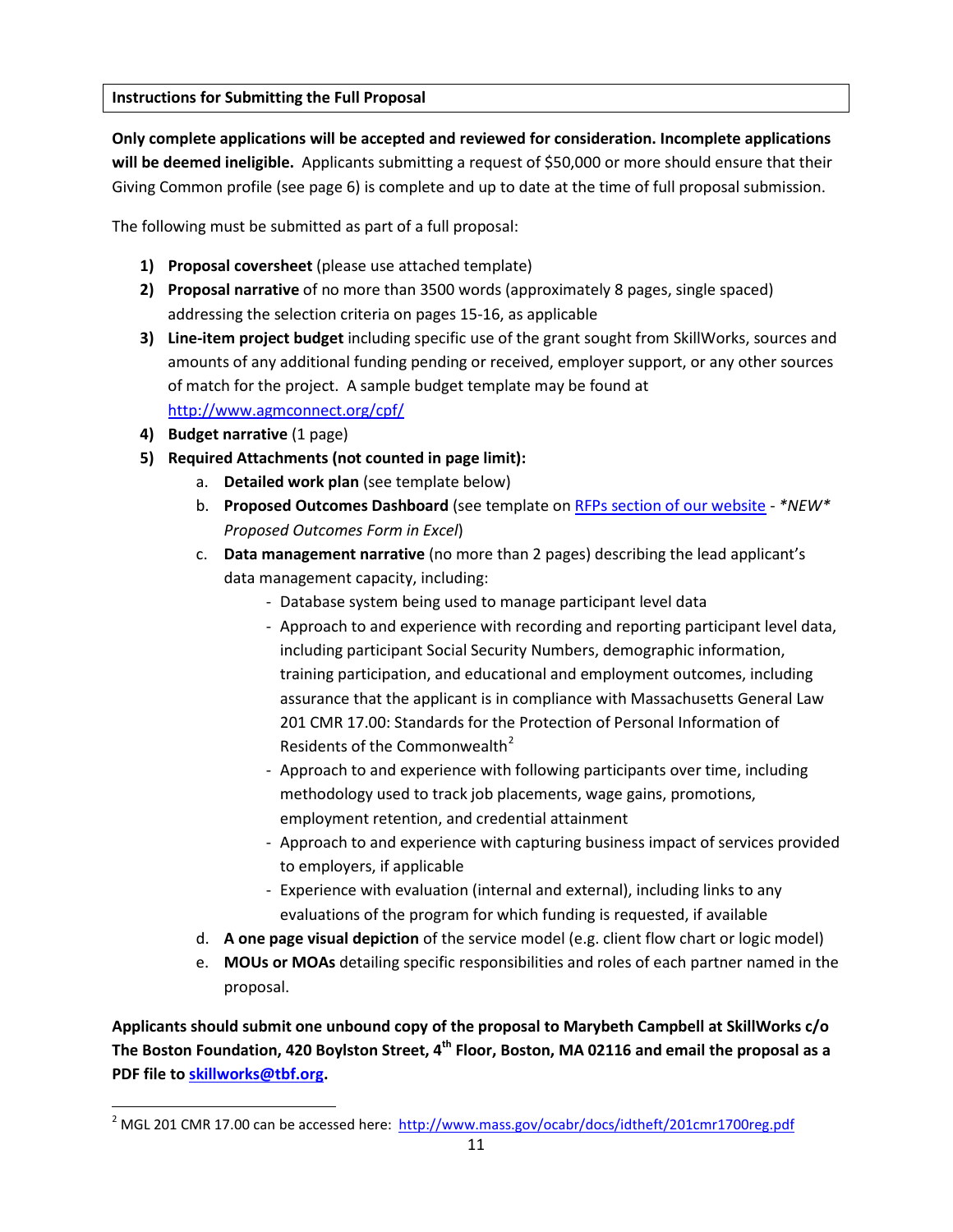#### **Information and Requirements for Full Proposal**

#### *The following information and requirements apply to all applicants submitting proposals.*

*Giving Common Profile:* The Giving Common is an innovative web-based resource for informed giving in Massachusetts [\(http://www.givingcommon.org/\)](http://www.givingcommon.org/). SkillWorks is requiring that grant applicants complete and update their Giving Common profiles before submitting a full proposal for any grant of \$50,000 or more. To learn more about the Giving Common, including information about the benefits to participating nonprofit organizations, please click [here.](http://www.givingcommon.org/)

To get started, you can request a profile by visiting the [Giving Common.](http://www.givingcommon.org/) The Giving Common is open to all nonprofit organizations serving or located in Massachusetts.

*Proposal Review and Evaluation***:** As part of its due diligence process, SkillWorks staff, often joined by members of the Funders Group, may conduct a site visit and may also contact board members, clients, the leadership of collaborating or similar organizations and other funders to become better acquainted with the organization. If a site visit is deemed necessary, SkillWorks will do its best to coordinate with the lead applicant on any such contacts. SkillWorks will also ask external readers for feedback on individual proposals.

*Annual Review and Reporting***:** Funded organizations will report annually on progress toward the goals and outcomes established in collaboration with SkillWorks before subsequent payments on multi-year grants are released. Organizations receiving one-year grants should also report on their outcomes within 60 days of the end of the grant period.

*Program Evaluation:* In addition to the submission of an annual narrative and financial report, SkillWorks grantees are required to participate in an external evaluation that measures the benefits of their program activities for individuals, employers, and systems impact. Partnerships providing direct services should be prepared to collect data such as social security numbers, wages and demographic information for both unemployed and incumbent worker participants, as well as services provided and outcomes. Applicants should assure that participants and employer partners are aware of these data collection needs and agree to provide evaluation data. Data collection agreements should be written into partnership MOUs. Evaluation activities will include but not be limited to annual submission of participant-level data to the evaluation team, if applicable; staff, participant and partner interviews with the evaluation team; and completion of any reporting required by th[e National Fund for Workforce](http://www.nfwsolutions.org/)  [Solutions.](http://www.nfwsolutions.org/)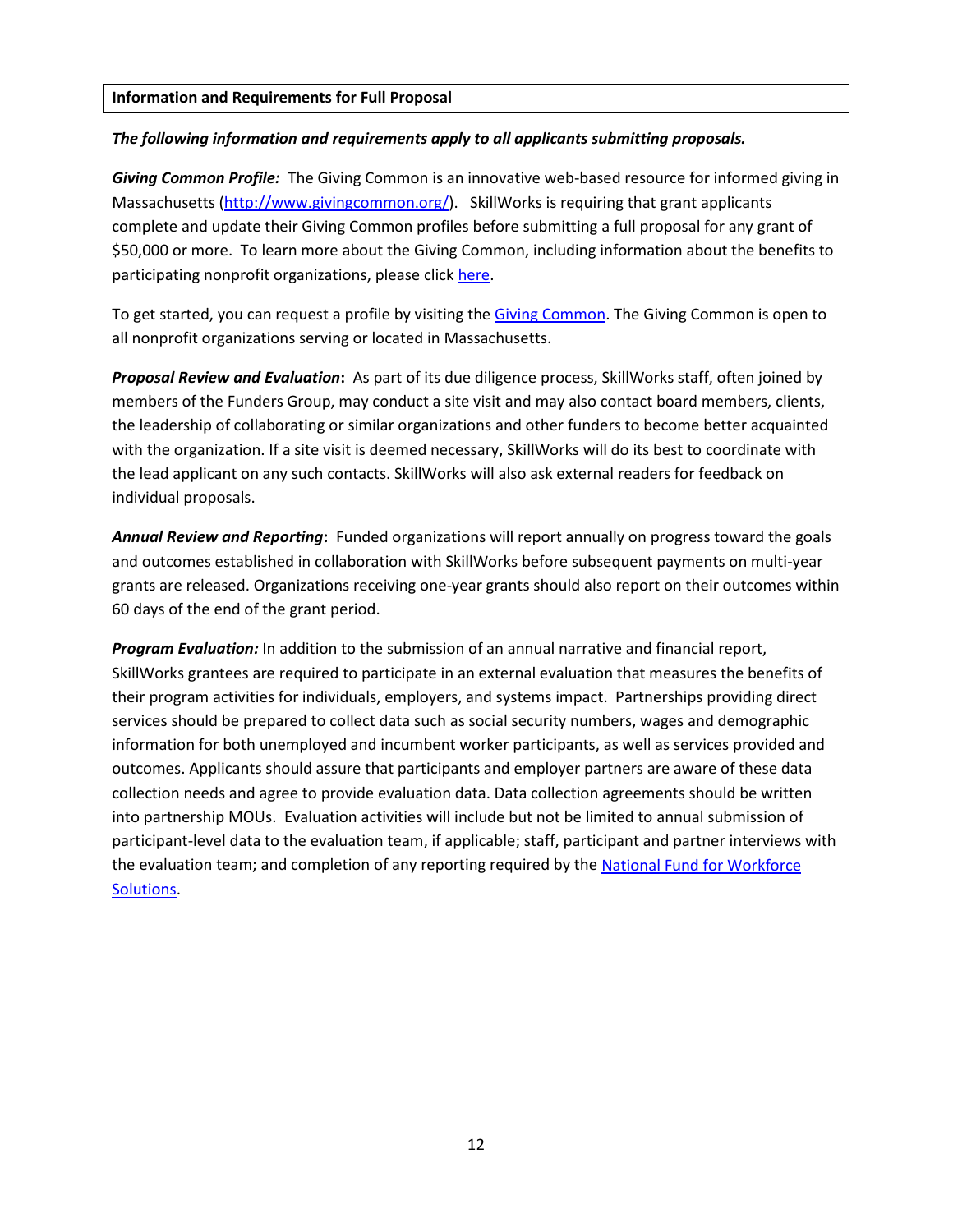SkillWorks staff will notify the applicant of the Funders' decision. Depending on the award or project, SkillWorks may choose to advance up to one year of the grant shortly after notification of the award, or to award performance-based contracts or grants payable after agreed-upon benchmarks are met.

### *What SkillWorks does NOT fund:*

- Stand-alone ESOL, ABE or job readiness programs that are not connected to employer demand or career pathways
- Direct donations or grants to individuals
- Political campaigns
- Building or capital campaigns
- Annual fund drives or campaigns
- Projects that exclusively serve religious purposes

Please note that this is not a comprehensive list; if applicants have questions about what SkillWorks will fund, please email **skillworks@tbf.org** to contact SkillWorks staff.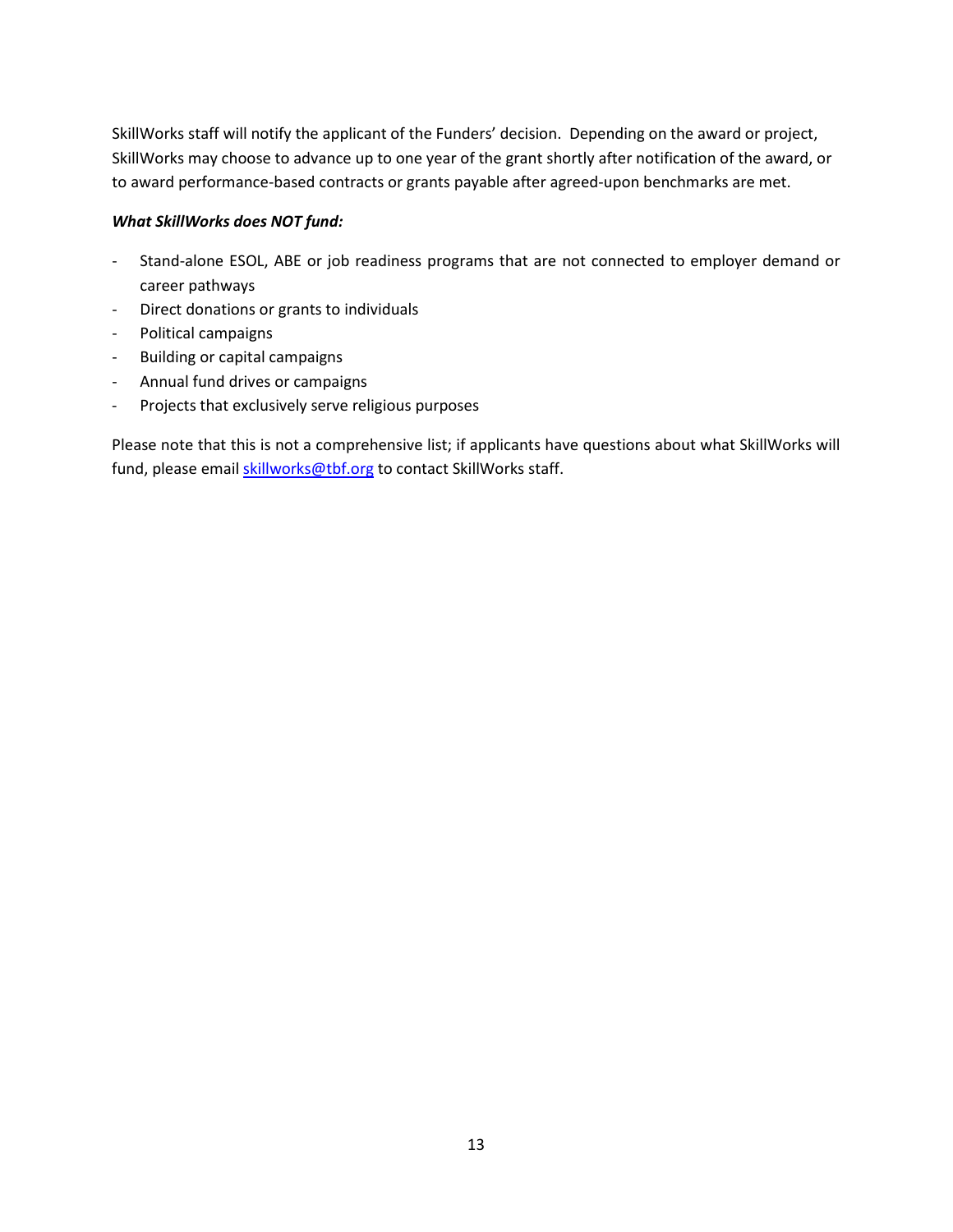#### **Key Evaluation Criteria for Full Proposals**

l

*Strategic Alignment:* Successful applicants will be closely aligned with our **key focus of work and priority investment areas** as listed above and demonstrate potential to achieve measurable results. Successful applicants will also demonstrate that their project is aligned with the SkillWorks value system and principles including: *has a systems change orientation; [3](#page-13-0) is innovative; and addresses a key gap in the workforce system.*

*Priority focus on those in Greater Boston who are low-income and low-skilled:* SkillWorks has a particular focus on efforts that unlock economic and educational opportunity for underserved residents and neighborhoods, especially within the City of Boston. In addition, SkillWorks is also interested in expanding workforce training services to populations with known barriers to employment, such as: the long-term or chronically unemployed; homeless or formerly homeless; disconnected youth; veterans; or individuals with CORIs.

*Financial and Programmatic Capacity to Manage the Proposed Project*: Successful applicants will provide evidence that they have a solid, stable financial and program management team, a strong balance sheet and program plans that give us confidence that their work will be sustained beyond our investment.

*Collaboration*: Complex, long-standing problems require creative, multi-disciplinary approaches that are often beyond the capacity of a single organization. SkillWorks is interested in supporting organizations with a track record of collaboration and collaborative groups of agencies working together to address the priorities we have identified. In the case of new or innovative projects, prior collaboration on the proposed project is not required, but organizations should still provide evidence of related previous successful collaborative efforts.

*Matching Requirement:* For requests of \$50,000 or more per year, SkillWorks will give preference to partnerships or organizations that are able to provide a 50% cash match to the amount requested. If no match is provided for a request of \$50,000 or more, applicants must provide an explanation.

*Leadership*: Successful applicants will have strong board and executive leadership with a track record of collaboration and demonstrates knowledge about the community and the field in which they operate.

*Measurable Results*: Applicants must be able to articulate partnership or project goals, present a clear plan for achieving results and track outcomes and impact on the people and communities served. SkillWorks may request information on past performance in order to evaluate an applicant's ability to achieve proposed outcomes.

<span id="page-13-0"></span><sup>&</sup>lt;sup>3</sup> SkillWorks defines systems change as efforts to identify and address institutional practices, regulatory constraints, and other conditions that create barriers to hiring, training, retaining, and advancing entry-level or front-line staff in an industry or occupation. Such systems change efforts include the development of services that demonstrate practical, replicable solutions to problems of access or quality of education or training services as well as endeavors to change the policies and practices of employers, industry, education institutions and training providers. Specific examples include (but are not limited to): changes in employer practices or policies that promote advancement for entry-level workers; evidence that grant-funded programs and practices are being institutionalized; new human resource practices or policies; expansion of partnership programs to other industry employers; and expansion of partnership programs/services to other groups of employees at a partner employer.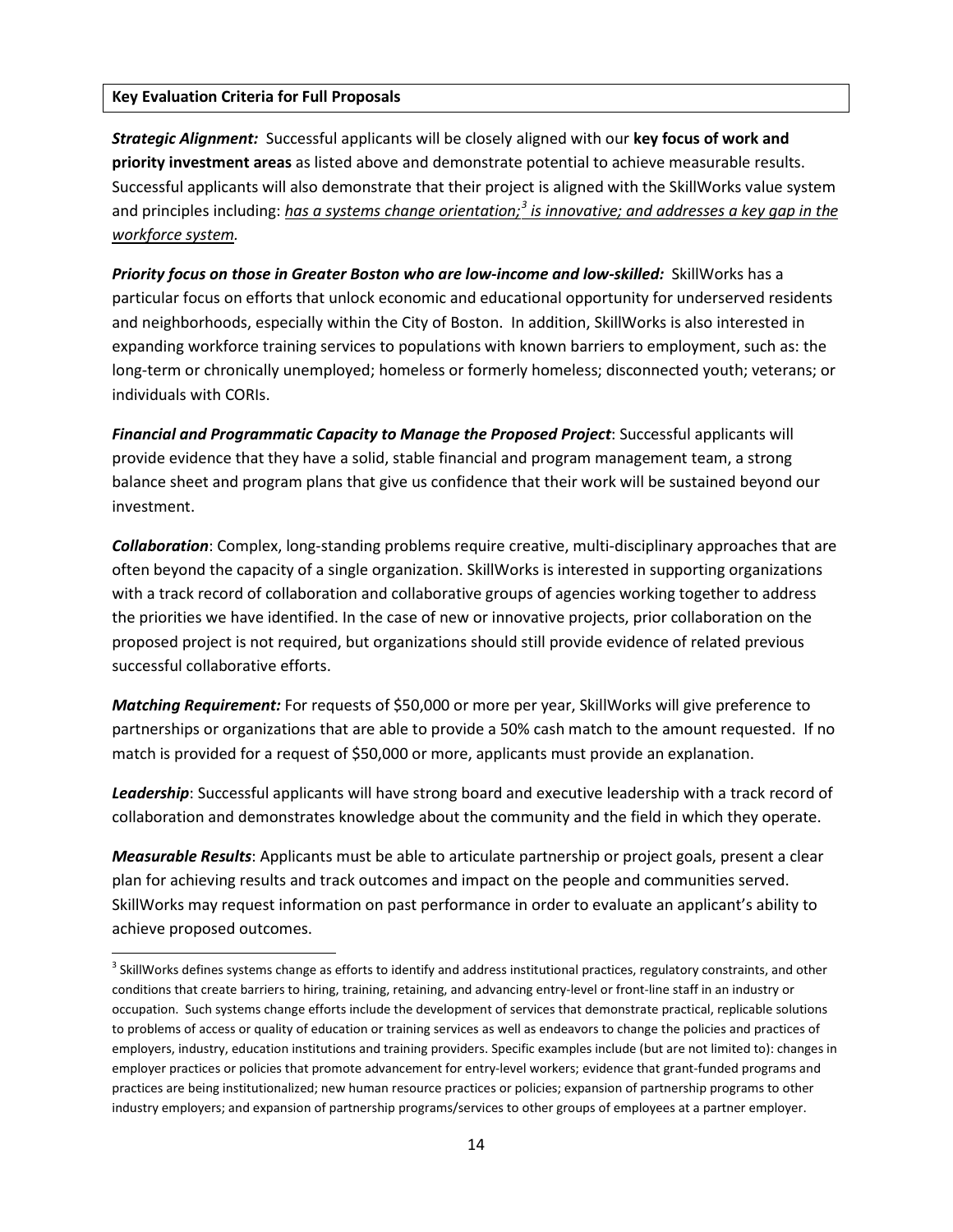*Career Pathways Approach:* Applicants should demonstrate that their project or partnership is supportive of or follows a career pathways approach to organizing and delivering services. A **career pathway system** is comprised of sector or cross-sector occupational career pathways that consist of: 1) well-connected education and training offerings; 2) multiple entry points at different skill and education levels; 3) multiple exit points aligned with successively higher levels of education/skill and family supporting employment. **Career pathway programs** are the building blocks of career pathways and include: 1) participant-focused approaches to instruction and training; 2) non-duplicative assessment of participant skills and needs; 3) supportive services and career navigation services, including career exploration; and 4) direct connections to employment, including quality work experience and employment services. More information on the career pathways approach can be found at <http://www.clasp.org/resources-and-publications/files/CLASP-The-AQCP-Approach-Feb-2013.pdf>

#### **Key Criteria for Sector Partnership Applicants**

SkillWorks has supported sector workforce partnerships for the last ten years and has learned many lessons from these investments. Applicants submitting a proposal in support of sector partnerships should keep in mind these additional key criteria for funding.

*Business/Employer Engagement:* Successful applicants will demonstrate employer engagement and leadership, documented by MOA or MOU, as well as demand-driven approach to training. *At least two employer partners are required per partnership.*

*Understanding of the Sector:* Successful applicants will demonstrate deep understanding of and experience with the industry sector they are addressing in their application. Specifically, applicants will be able to cite employer, local and regional level (not just statewide or national) hiring and labor market statistics relevant to the sector; demonstrate understanding of employer practices and criteria with respect to entry and advancement; career pathways; and educational and training opportunities and barriers. Based on their understanding of the sector, applicants will identify specific opportunities to change employer or industry practices with regard to hiring, advancement and retention of workers.

Job Quality: Successful applicants will strive to ensure that a majority of the jobs targeted for training and placement meet Boston's living wage standard, currently \$13.89/hour (subject to increase) and also take into consideration that job quality may also include components such as a living wage, benefits and opportunity for career advancement. For more on Boston's living wage, please see <http://www.cityofboston.gov/owd/livingwage.asp>

#### **Templates for Full Proposal Attachments**

- 1. Proposal Coversheet
- 2. List of Partners with contact information
- 3. Work plan for Participant, Employer and Systems Change Services/Outcomes
- 4. Proposed Participant Outcomes Form
- 5. Budget Template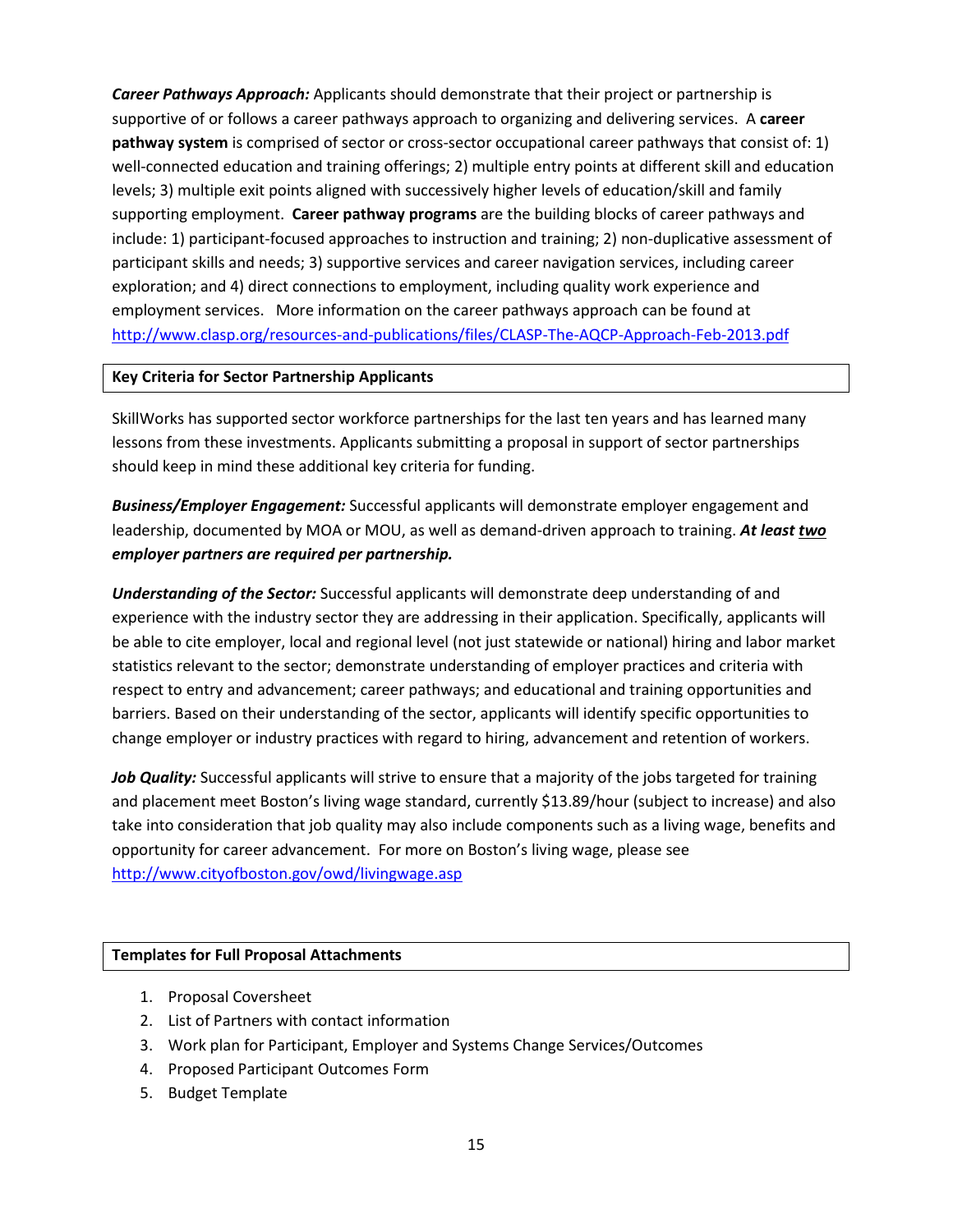

# *Full Proposal Forms and Attachments*

SkillWorks: Partners for a Productive Workforce c/o The Boston Foundation 420 Boylston Street, 4<sup>th</sup> Floor Boston, MA 02116 www.skill-works.org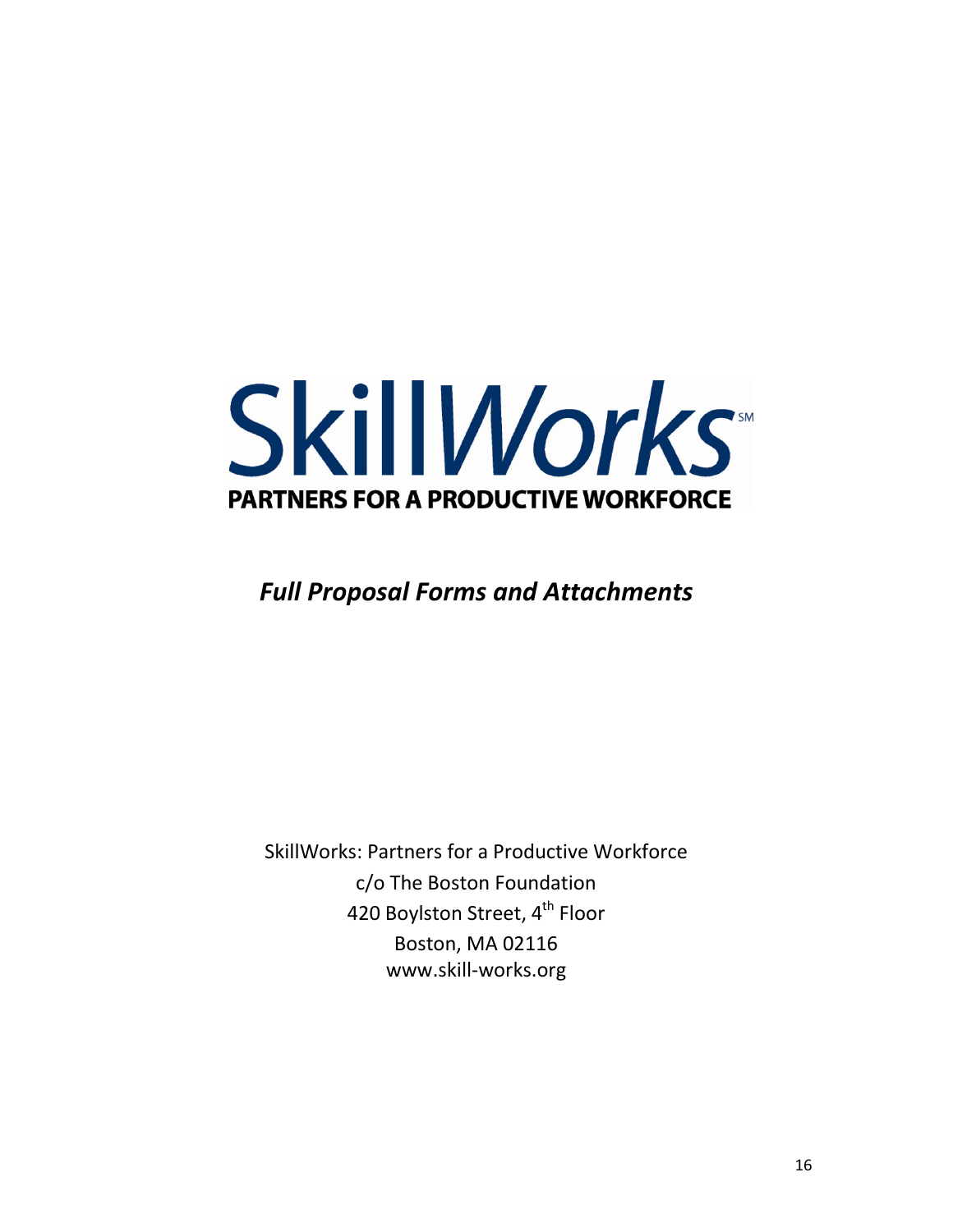# **Proposal Coversheet**

| Name of Lead Applicant/Fiscal Agent: |  |
|--------------------------------------|--|
|                                      |  |
|                                      |  |
|                                      |  |
|                                      |  |
|                                      |  |
|                                      |  |
|                                      |  |
|                                      |  |

| Name of Project:                                                                         |      |                   |
|------------------------------------------------------------------------------------------|------|-------------------|
| Target Industry Sector(s), if applicable:                                                |      |                   |
| Targeted Occupation(s), if applicable:                                                   |      |                   |
| <b>Total Grant Amount Requested:</b>                                                     |      |                   |
| <b>Total Match Amount:</b>                                                               |      |                   |
| Total Number of Unduplicated Participants<br>Served during Grant Period (if applicable): |      |                   |
|                                                                                          |      |                   |
| Number of Participants Per Year:                                                         | Year | # of Participants |
|                                                                                          | 2016 |                   |
|                                                                                          | 2017 |                   |
|                                                                                          |      |                   |
| Project Synopsis (no more than 200 words):                                               |      |                   |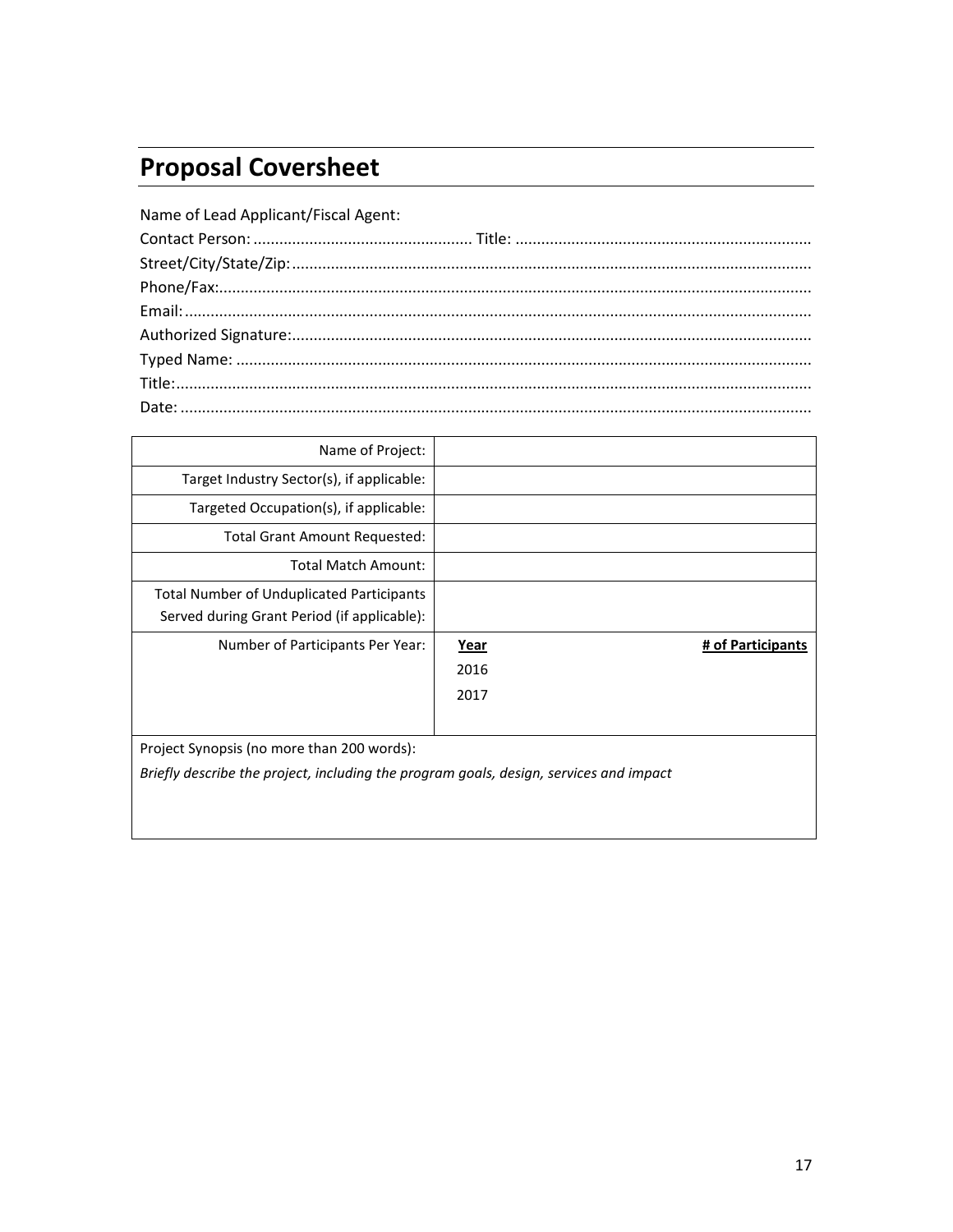# **Partner Organizations**

Please list all partners; add rows as needed. Please attach signed MOUs describing the responsibilities of each partner.

|                                                      | <b>Role of Partner</b>                                                                  | <b>Contact Information</b>                |
|------------------------------------------------------|-----------------------------------------------------------------------------------------|-------------------------------------------|
| <b>Name of Organization</b><br>Legal Name of Partner | For example: employer, union,<br>education provider, support<br>services provider, etc. | Name, address, telephone<br>number, email |
|                                                      |                                                                                         |                                           |
|                                                      |                                                                                         |                                           |
|                                                      |                                                                                         |                                           |
|                                                      |                                                                                         |                                           |
|                                                      |                                                                                         |                                           |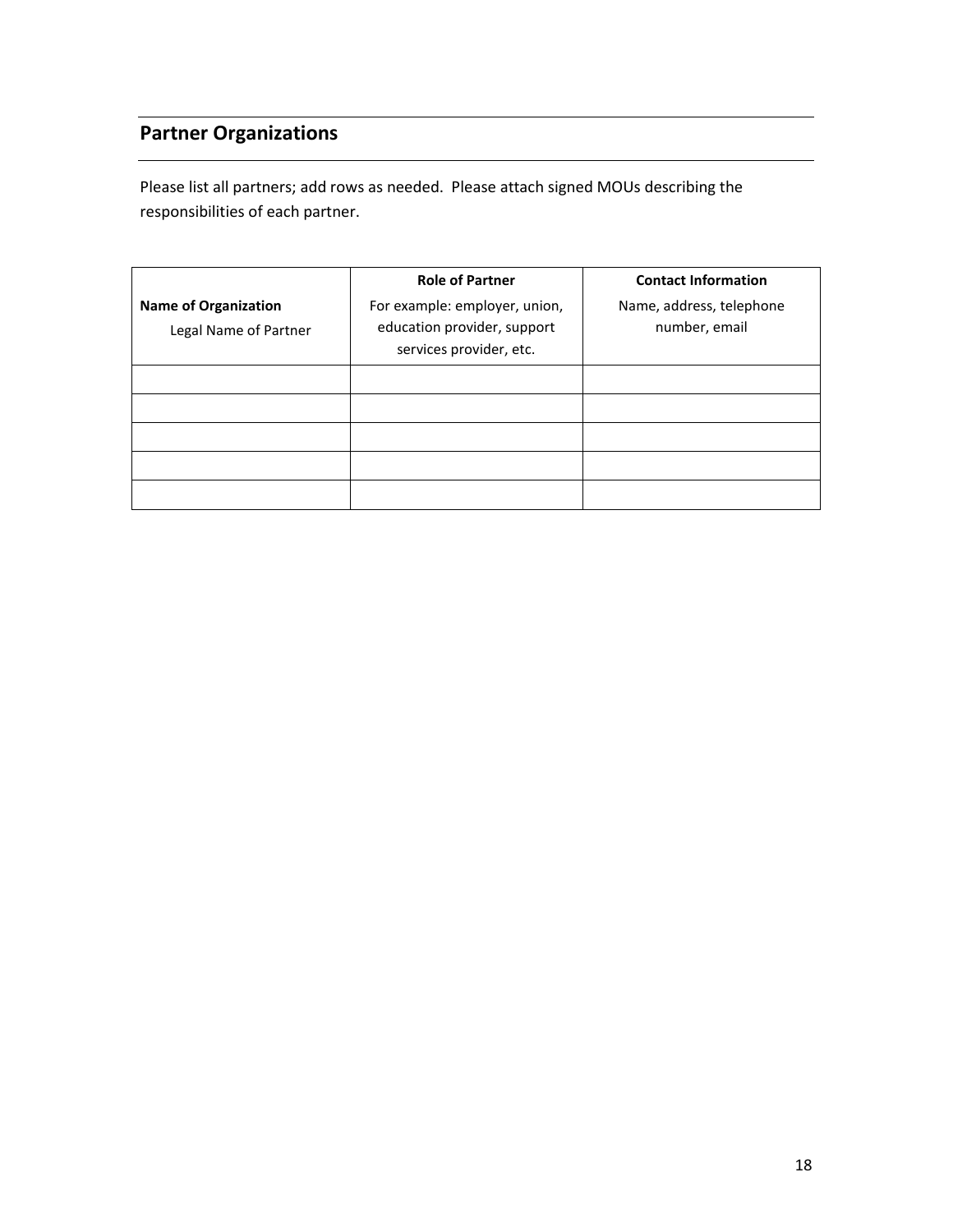# **Workplan Template**

*Please note: not all sections will be applicable to all applicants.*

| <b>SkillWorks Work Plan Template: Services to Participants</b> |                                               |                                                               |                                           |                                                        |
|----------------------------------------------------------------|-----------------------------------------------|---------------------------------------------------------------|-------------------------------------------|--------------------------------------------------------|
| <b>Partnership's Goals related to Participants:</b>            |                                               |                                                               |                                           |                                                        |
|                                                                |                                               | 1)                                                            |                                           |                                                        |
|                                                                |                                               | 2)                                                            |                                           |                                                        |
|                                                                |                                               | 3)                                                            |                                           |                                                        |
| <b>Short-term Outcome</b><br>(What will change?)               | <b>2016 Activities</b><br>(What will you do?) | 2016 Outputs<br>(# enrolled, # completing a<br>training, etc) | <b>Timeline</b><br>(When will it happen?) | <b>Responsible Party</b><br>(Who will make it happen?) |
|                                                                |                                               |                                                               |                                           |                                                        |

| <b>SkillWorks Work Plan Template: Services to Employers</b> |                 |              |                 |                          |  |
|-------------------------------------------------------------|-----------------|--------------|-----------------|--------------------------|--|
| Partnership's Goals related to Serving Employers:           |                 |              |                 |                          |  |
|                                                             |                 | 1)           |                 |                          |  |
|                                                             |                 | 2)           |                 |                          |  |
|                                                             |                 | 3)           |                 |                          |  |
| <b>Short-term Outcome</b>                                   | 2016 Activities | 2016 Outputs | <b>Timeline</b> | <b>Responsible Party</b> |  |
|                                                             |                 |              |                 |                          |  |
|                                                             |                 |              |                 |                          |  |